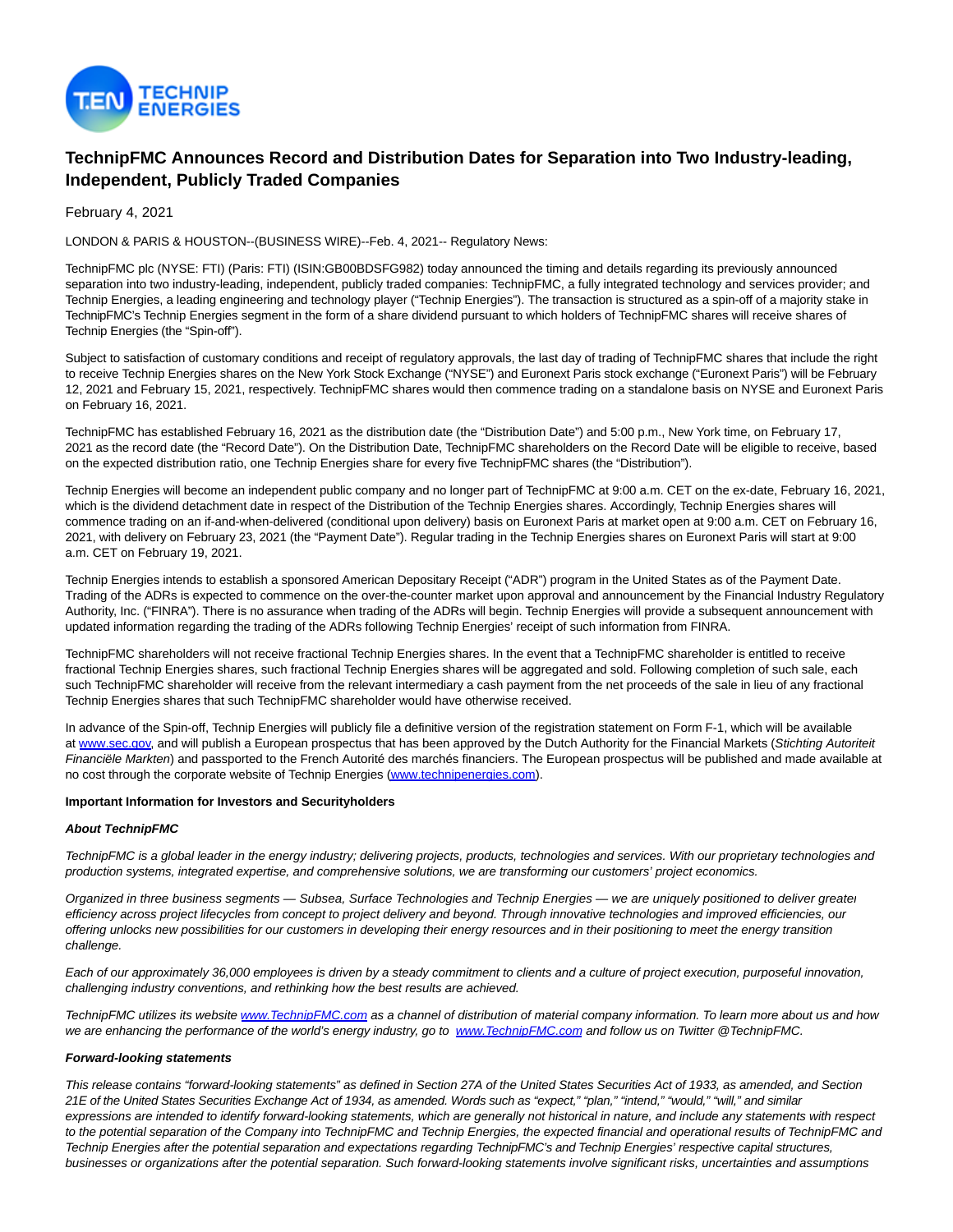that could cause actual results to differ materially from our historical experience and our present expectations or projections. For information regarding known material factors that could cause actual results to differ from projected results, please see our risk factors set forth in our filings with the U.S. Securities and Exchange Commission, which include our Annual Reports on Form 10-K, Quarterly Reports on Form 10-Q, and Current Reports on Form 8-K, our filings with the Autorité des marchés financiers or the U.K. Financial Conduct Authority, as well as the following:

- risks associated with disease outbreaks and other public health issues, including the coronavirus disease 2019, their impact on the global economy and the business of our company, customers, suppliers and other partners, changes in, and the administration of, treaties, laws, and regulations, including in response to such issues and the potential for such issues to exacerbate other risks we face, including those related to the factors listed or referenced below;
- risks associated with the impact or terms of the potential separation;
- risks associated with the benefits and costs of the potential separation, including the risk that the expected benefits of the potential separation will not be realized within the expected time frame, in full or at all;
- risks that the conditions to the potential separation, including regulatory approvals, will not be satisfied and/or that the potential separation will not be completed within the expected time frame, on the expected terms or at all;
- the expected tax treatment of the potential separation, including as to shareholders in the United States or other countries;
- risks associated with the sale by TechnipFMC of shares of Technip Energies to Bpifrance Participations SA, including whether the conditions to closing will be satisfied;
- changes in the shareholder bases of TechnipFMC and Technip Energies, and volatility in the market prices of their respective shares, including the risk of fluctuations in the market price of Technip Energies' shares as a result of substantial sales by TechnipFMC of its interest in Technip Energies;
- risks associated with any financing transactions undertaken in connection with the potential separation;
- the impact of the potential separation on our businesses and the risk that the potential separation may be more difficult, time-consuming or costly than expected, including the impact on our resources, systems, procedures and controls, diversion of management's attention and the impact on relationships with customers, governmental authorities, suppliers, employees and other business counterparties;
- unanticipated changes relating to competitive factors in our industry;
- our ability to timely deliver our backlog and its effect on our future sales, profitability, and our relationships with our customers;
- our ability to hire and retain key personnel;
- U.S. and international laws and regulations, including existing or future environmental or trade/tariff regulations, that may increase our costs, limit the demand for our products and services or restrict our operations;
- disruptions in the political, regulatory, economic and social conditions of the countries in which we conduct business; and
- downgrade in the ratings of our debt could restrict our ability to access the debt capital markets.

We caution you not to place undue reliance on any forward-looking statements, which speak only as of the date hereof. We undertake no obligation to publicly update or revise any of our forward-looking statements after the date they are made, whether as a result of new information, future events or otherwise, except to the extent required by law.

## **Disclaimers**

This press release is intended for informational purposes only for the shareholders of TechnipFMC, the majority of whom reside in the United States, the United Kingdom and Europe. This press release does not constitute a prospectus within the meaning of Regulation (EU) 2017/1129 of the European Parliament and of the Council of June 14, 2017 (the "Prospectus Regulation"), and Technip Energies' shares will be distributed in circumstances that do not constitute "an offer to the public" within the meaning of the Prospectus Regulation. This press release is not intended for distribution in jurisdictions that require prior regulatory review and authorization to distribute a press release of this nature.

View source version on [businesswire.com:](http://businesswire.com/)<https://www.businesswire.com/news/home/20210203006026/en/>

### **Investor relations**

Matt Seinsheimer Vice President Investor Relations Tel: +1 281 260 3665 Email[: Matt Seinsheimer](mailto:investorrelations@technipfmc.com)

Phillip Lindsay Director Investor Relations (Europe) Tel: +44 (0) 20 3429 3929 Email[: Phillip Lindsay](mailto:investorrelations@technipfmc.com)

## **Media relations**

Christophe Bélorgeot Senior Vice President Corporate Engagement Tel: +33 1 47 78 39 92 Email[: Christophe Belorgeot](mailto:media@technipfmc.com)